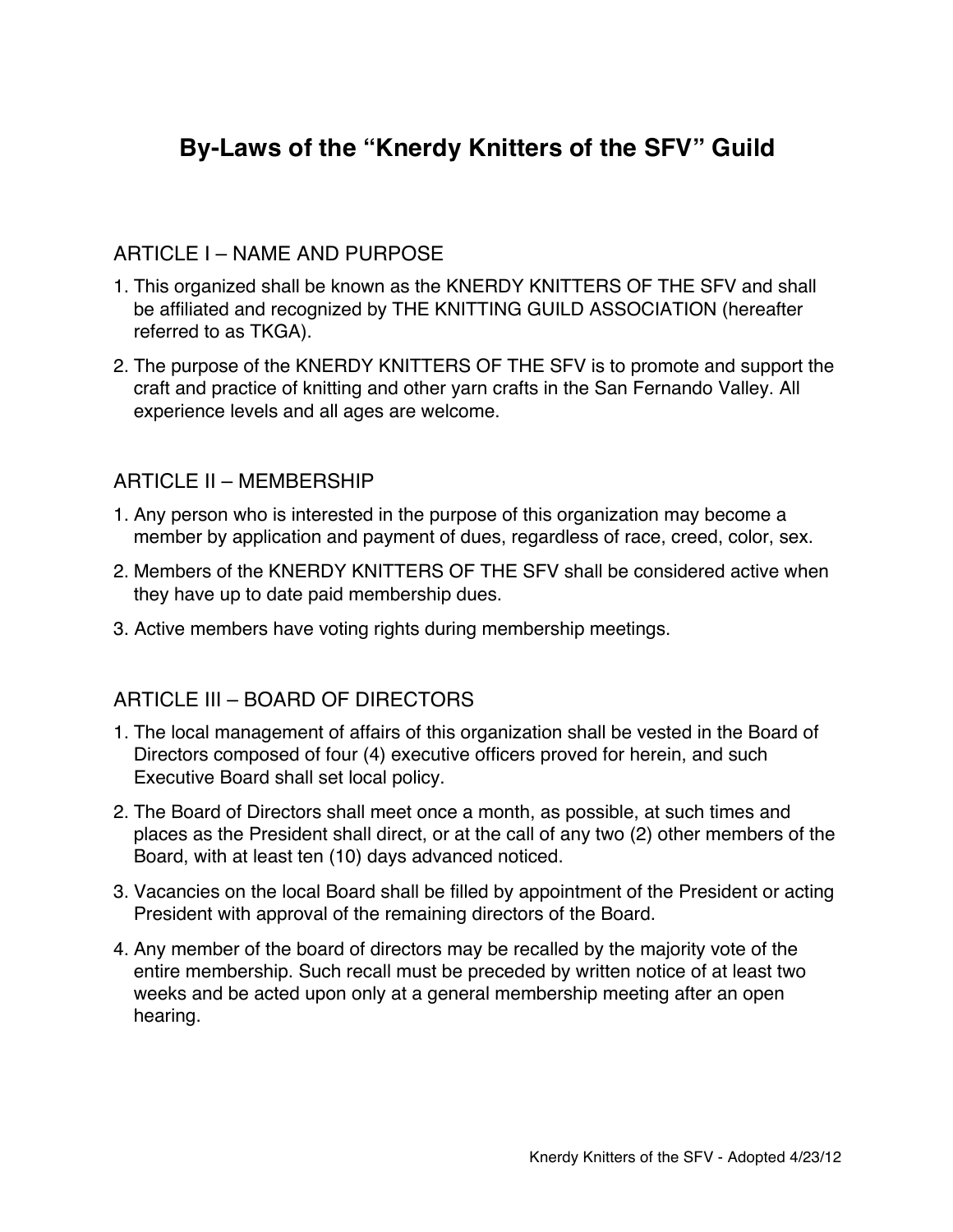## ARTICLE IV – OFFICERS AND DUTIES

- 1. The officers of the KNERDY KNITTERS OF THE SFV shall consist of the President, Vice President, Secretary, and Treasurer. Terms of office for each officer shall be for one (1) year.
- 2. The President shall preside at all meetings of the membership, all meetings of the Board of Directors, and shall be an ex officio member of any committee established by the KNERDY KNITTERS OF THE SFV. The President, with the advice and consent of the Board of Directors, shall appoint all standing committees to be established by the KNERDY KNITTERS OF THE SFV. The president shall be an active member of TKGA for the duration of their term.
- 3. The Vice President shall assist the President and serve in the absence of the President. In the event of a vacancy of the President's office, shall act as President until the end of the term. Shall serve as the chairman of the Events Committee, should such committee be established.
- 4. The Secretary shall keep minutes of all proceedings of meetings of the membership of the Board of Directors, and publish approved minutes for membership viewing. The Secretary shall take care of the correspondence at the direction of the President. The Secretary shall keep accurate and continually updated lists of members in good standing, together with their current addresses.
- 5. The Treasurer shall receive and disburse all monies and present a transaction statement at all meetings of the Board and the members of the KNERDY KNITTERS OF THE SFV. The Treasurer shall also provide a budget once a year at the June Board meeting to be approved by the Board of Directors, and subsequently published for membership viewing.

### ARTICLE V – COMMITTEES

- 1. The KNERDY KNITTERS OF THE SFV shall having the following standing committees: membership, education, and finances.
- 2. All other committees shall be established by any active member with approval of the Board of Directors.
- 3. The duties of the committee shall be as defined by the Board of Directors.

### ARTICLE VI – DUES

- 1. Dues shall be established by the Board of Directors once a year, at each June business meeting, for the following fiscal year.
- 2. The fiscal year of the KNERDY KNITTERS OF THE SFV shall be July 1st to June 30th of each year.